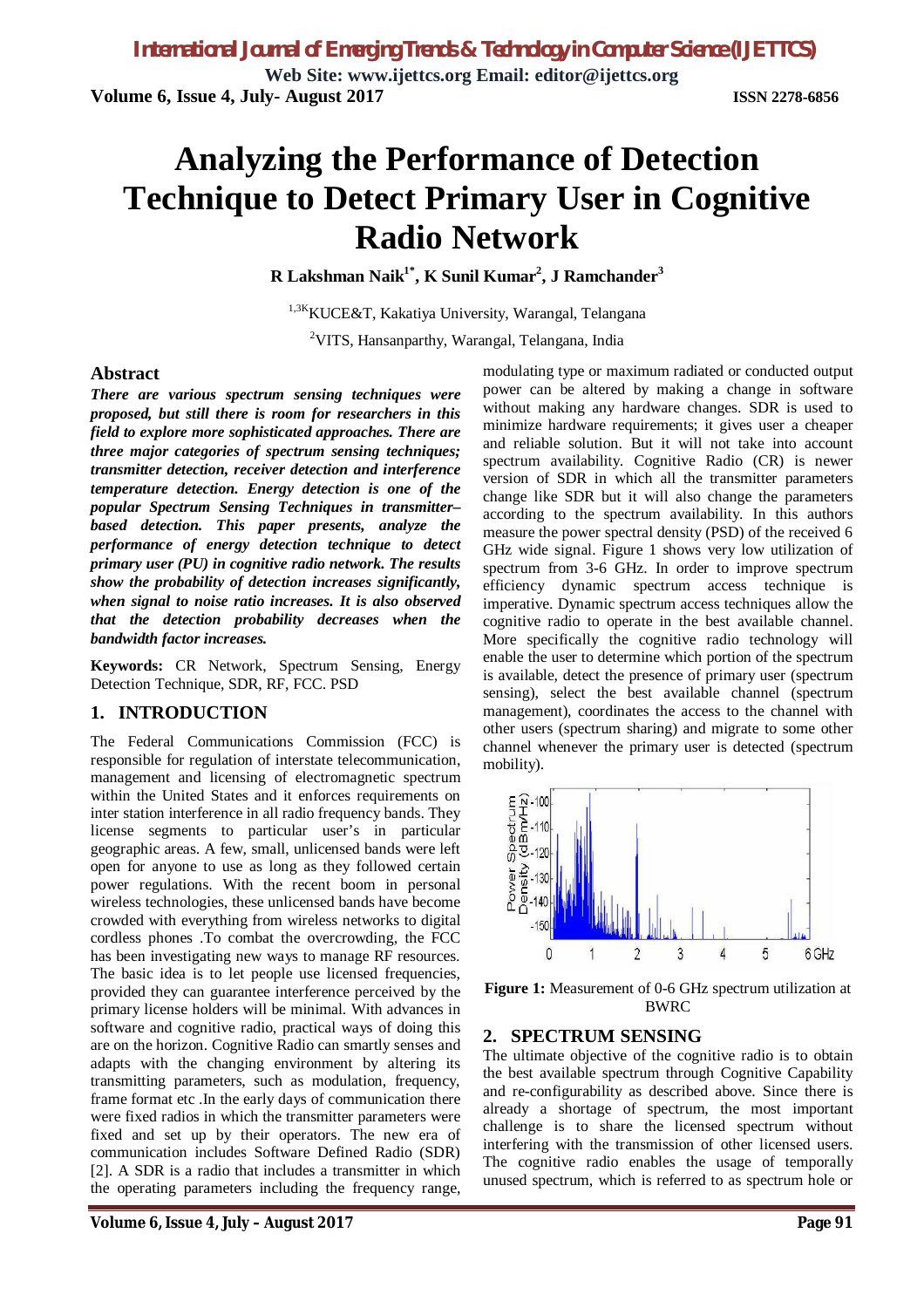**Web Site: www.ijettcs.org Email: editor@ijettcs.org**

#### **Volume 6, Issue 4, July- August 2017 ISSN 2278-6856**

white space. If this band is further used by a licensed user, the cognitive radio moves to another spectrum hole or stays in the same band, altering its transmission power level or modulation scheme to avoid interference. The cognitive capability of a cognitive radio enables real time interaction with its environment to determine appropriate communication parameters and adapt to the dynamic radio environment [3-5].

The tasks required for adaptive operation in open spectrum are as follows:

**Spectrum sensing:** A cognitive radio senses the radio environment. Finds available spectrum band, the information related to its parameters and detects spectrum holes.

**Spectrum analysis:** The analyses of the spectrum holes that are detected through spectrum sensing and their characteristics are estimated.

**Spectrum decision:** Cognitive radio first determines its own capabilities e.g. the data rate, the transmission mode, and the bandwidth of the transmission. Then, the appropriate spectrum band selection is made from the spectrum holes determined in spectrum sensing. Once the operating spectrum band is determined, the communication can be performed over this spectrum band [6-8]. However, since the radio environment changes from time to time, the cognitive radio should be aware of the changes of the radio environment. If some primary user wants to communicate on the spectrum band, which is in the use of cognitive radio then the spectrum mobility function is invoked to provide a seamless transmission. Any environmental change during the transmission such as primary user appearance, user mobility, or traffic variation can activate this adjustment.

### **3.COGNITIVE RADIO ARCHITECTURE**

Existing wireless network architectures employ heterogeneity in terms of both spectrum policies and communication technologies. Moreover, some portion of the radio spectrum is licensed for different technologies and some bands remain unlicensed (called Industrial Scientific Medical (ISM) band). A clear description of Cognitive Radio Network architecture is essential for the development of communication protocols.



**Figure 2:** Cognitive Radio Network Architecture [1]

The components of the Cognitive Radio network architecture, as shown in Figure 2, can be classified in two groups such as the primary network and the CR network. The basic elements of the primary and the CR network are defined as follows:

**Primary network:** A network with rights for a specific radio spectrum band is called primary network. Examples include the common cellular network, WiMAX, CDMA and TV broadcast networks. The components of the primary network are as follows.

- **a.Primary user:** Primary user has access to the network via base-station. All of its services and operations are controlled by base-station. Hence, it should not be affected by any unlicensed user or user of any other network. Therefore, primary users do not need any change for coexistence with Cognitive Radio basestations and Cognitive Radio users.
- **b.Primary base-station**: A fixed infrastructure network component for a specific technology with licensed band is called Primary base-station. Examples are base-station transceiver system (BTS) in a cellular system and BTS in Wi-MAX etc. Primary base-station does not have capability for coexisting with Cognitive Radio Network, hence, the primary base-station require some modifications such as the need to have both licensed and Cognitive Radio protocols present for the primary network access of CR users.

**Cognitive Radio network:** A network where the spectrum access is allowed only in opportunistic manner and does not have license to operate in a desired band is called Cognitive Radio Network. It can be deployed both as an infrastructure network and an ad hoc network as shown in Figure 2. The components of a CR network are as follows.

- **a.Cognitive Radio user:** Cognitive Radio user or secondary user has no spectrum license for its<br>operation so some additional functionality is additional functionality is required to share the licensed spectrum band.
- **b.Cognitive Radio base-station:** Cognitive radio basestation or secondary base-station is a fixed infrastructure component that provides single hop connection to Cognitive Radio users without any license of radio spectrum. Cognitive Radio user can access the other networks with the help of this connection.
- **c. Spectrum broker:** Spectrum broker is a central network entity that provides the sharing of spectrum resources among different CR networks. Hence, spectrum broker can be connected to each network like star topology in Networks and can act as centralized server having all information about spectrum resources to enable coexistence of multiple CR networks.

### **4. SPECTRUM SENSING TECHNIQUES**

The main challenge to the Cognitive radios is the spectrum sensing. In spectrum sensing there is a need to find spectrum holes in the radio environment for CR users.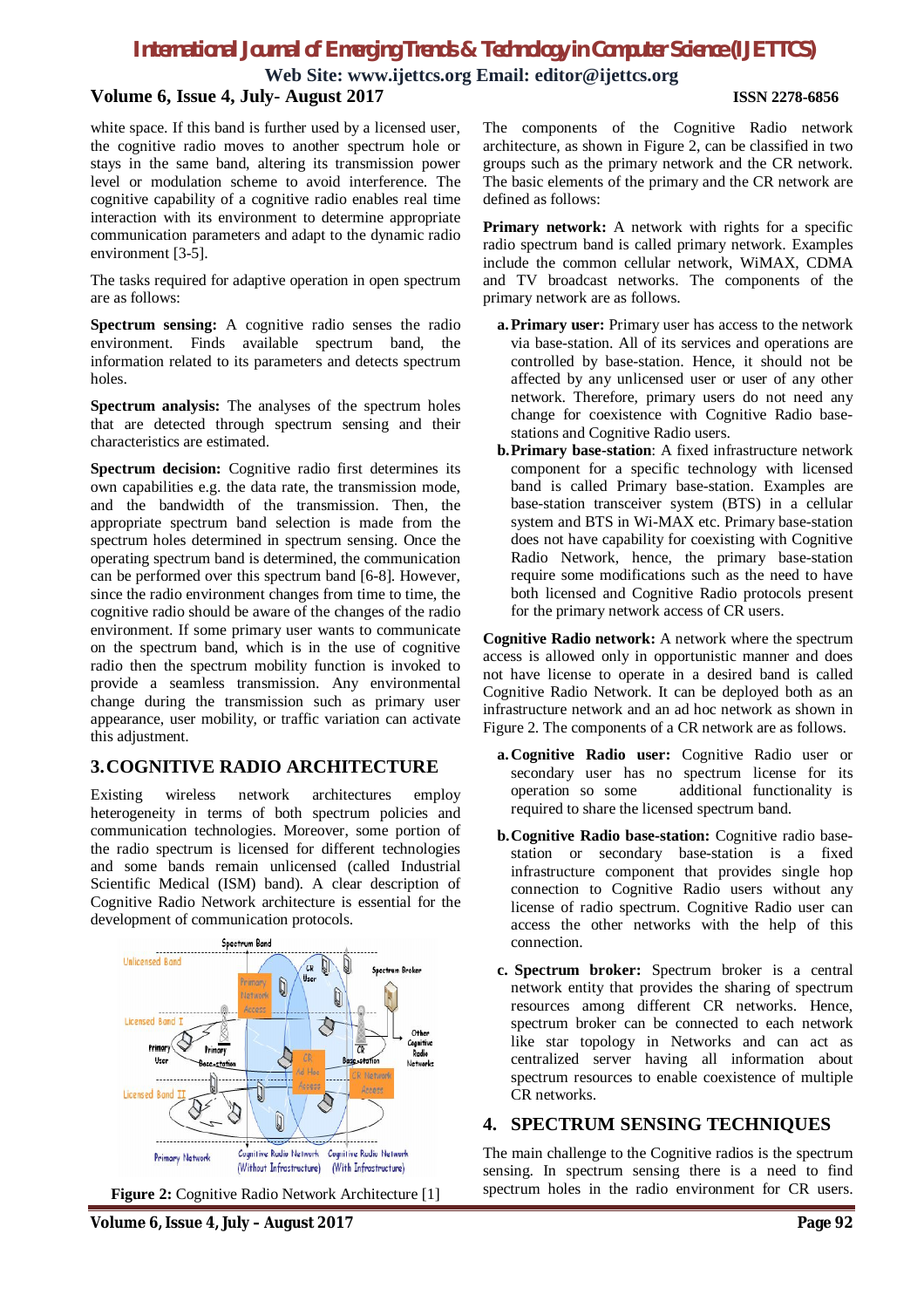**Web Site: www.ijettcs.org Email: editor@ijettcs.org Volume 6, Issue 4, July- August 2017 ISSN 2278-6856**

However it is difficult for CR to have a direct measurement of channel between primary transmitter and receiver. A CR cannot transmit and detect the radio environment simultaneously, thus, we need such spectrum sensing techniques that take less time for sensing the radio environment [9-10]. The spectrum sensing techniques have been classified in the following three categories.



**Figure 3:** Spectrum Sensing Techniques

#### **4.1 Transmitter Detection**

In transmitter detection we have to find the primary transmitters that are transmitting at any given time. Hypothesis model for transmitter detection is defined in that is, the signal received (detected) by the CR (secondary) user is

Ho: y (t) = n (t) H1: y (t) =h s (t) +n (t)

Where  $y(t)$  is the signal received by CR,  $s(t)$  is the signal received by the primary user $(PU)$ ,  $n(t)$  is the Additive White Gaussian Noise (AWGN), and h is the amplitude gain of the channel.

On the basis of this hypothesis model we generally use three transmitter detection techniques. Now in the following section we will discuss each of the transmitter detection technique their pros and their cons.

#### **i.Matched Filter Detection**

A matched filter is a linear filter designed to provide the maximum signal-to noise ratio at its output for a given transmitted waveform. Figure 4 depicts the block diagram of matched filter. The signal received by CR is input to matched filter which is r (t) = s (t) + n (t). The matched filter convolves the r (t) with h (t) where h (t) = s (T-t +  $\tau$ ). Finally the output of matched filter is compared with a threshold  $\lambda$  to decide whether the primary user is present or not.

A Matched filter is an optimal detector in an AWGN channel, if the waveform of primary user is previously known by CR. It means that CR should have knowledge

about the waveform of primary user such as modulation type and order, the pulse shape and the packet format. So if CR doesn't have this type of prior information then it's difficult to detect the primary user.



**Figure 4:** Block Diagram of Matched Filter

We can still use Matched Filter Detection because in most of the communication networks we can achieve this coherency by introducing pilots, preambles, synchronization word or spreading codes in the waveform of primary users. Still there are limitations in matched filter because each CR should have the information of all the primary users present in the radio environment. Advantage of matched filter is that it takes less time for high processing gain. However major drawback of Matched Filter is at a CR would need a dedicated receiver for every primary user class.

#### **ii. Energy Detection**

If CR can't have sufficient information about primary user's waveform, then the matched filter is not the optimal choice. However if it is aware of the power of the random Gaussian noise, then energy detector is optimal.

In the authors proposed the energy detector as shown in Figure 5. The input band pass filter selects the center frequency fs and bandwidth of interest W. The filter is followed by a squaring device to measure the received energy then the integrator determines the observation interval, T. Finally the output of the integrator, Y is compared with a threshold,  $\lambda$  to decide whether primary user is present or not.



**Figure 5:** Block Diagram of Energy Detector

In fading environment where different CR users need to cooperate in order to detect the presence of the primary user. In such a scenario a comprehensive model relating different parameters such as detection probability, number and spatial distribution of spectrum sensors and more importantly propagation characteristics are yet to be found. One of the main problems of energy detection is that performance is susceptible to uncertainty in noise power. It cannot differentiate between signal power and noise power rather it just tells us about absence or presence of the primary user.

### **iii. Cylostationary Feature Detection**

Modulated signals are in general coupled with sine wave carriers, pulse trains, repeating spreading, hopping sequences, or cyclic prefixes, which result in built-in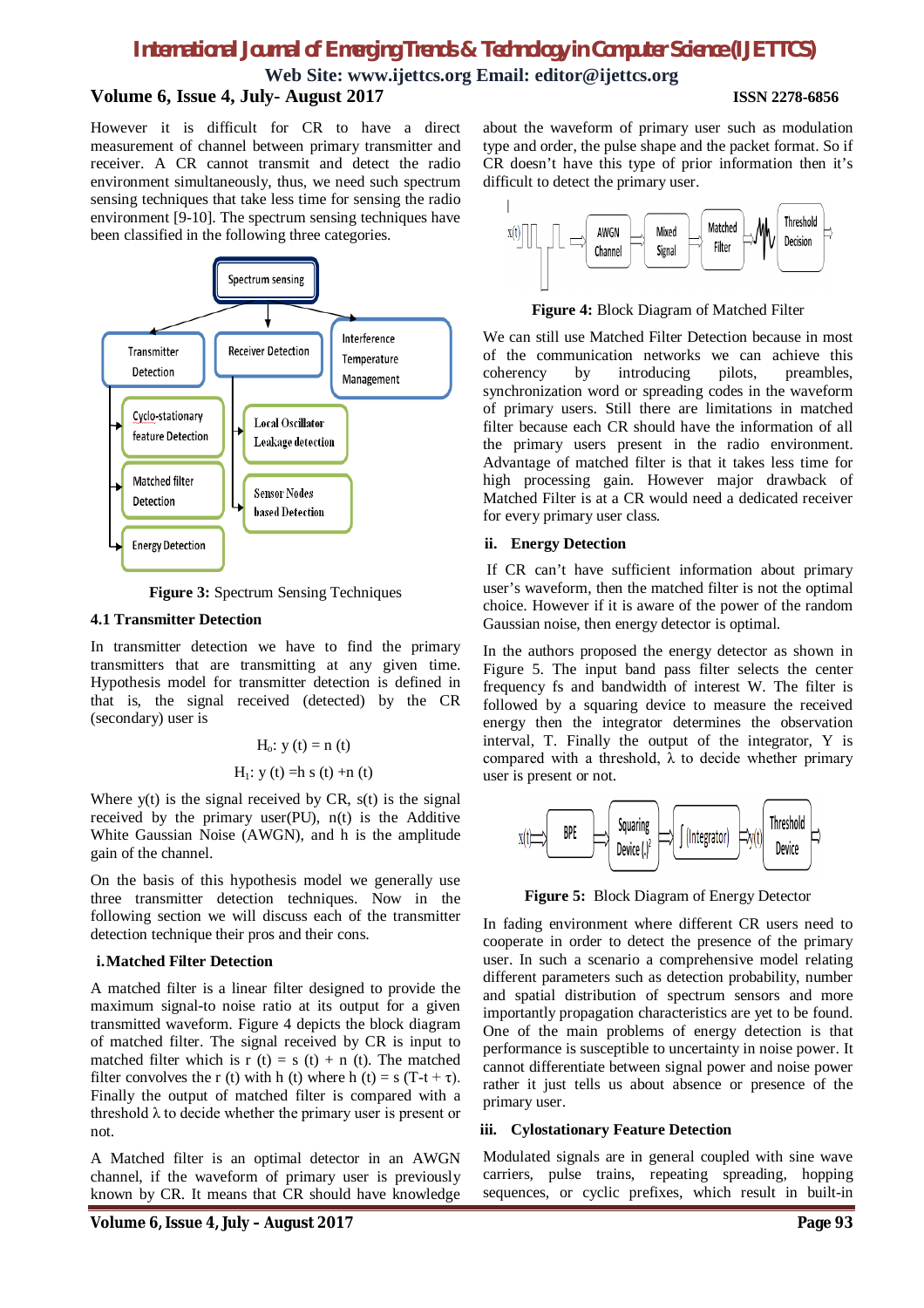**Web Site: www.ijettcs.org Email: editor@ijettcs.org Volume 6, Issue 4, July- August 2017 ISSN 2278-6856**

periodicity. Even though the data is stationary random process, these modulated signals are characterized as Cyclostationary, since their statistics, mean and autocorrelation, exhibits periodicity. These features are detected by analyzing a spectral correlation function. The periodicity is provided for signal format so that receiver can use it for parameter estimation like pulse timing, carrier phase etc. This periodicity can be used in the detection of random signals with a particular type of modulation with the noise and other modulated signals.

Recent research efforts exploit the Cyclostationary feature of signal as method for classification, which has been found to be superior to simple energy detection and match filtering. As discussed, a matched filter as a coherent detector requires prior knowledge about primary user's wave while as in energy detector as a non coherent detection does not require any sort of prior knowledge about primary user's waveform. Although energy detector is easy to implement, it is highly susceptible to in band interference and changing noise levels and cannot differentiate between signal power and noise power.



**Figure 6:** Block Diagram of Cyclostationary Feature Detector

Implementation of spectrum correlation function for Cyclostationary feature detection is depicted in Figure 2.3. Detected features are the number of signals, their modulation types, symbol rates and presence of interferers. If the correlation factor is greater than the threshold then it means that there is a primary user in radio environment. Although it performs better than energy detector because it can differentiate between signal power and noise power, it is computationally very complex that requires long processing time, which generally degrades the performance of Cognitive radio. Signal processing techniques motivate the need to study other feature detection techniques that can improve sensing detection and recognize modulation number and type of signals in low SNR regimes.

#### **Limitations of Transmitter Detection**

There are two limitations of transmitter detection, Receiver uncertainty problem and shadowing problem. First, in transmitter detection cognitive radio users have information only about primary transmitter and it has no information about primary receiver. So cognitive radio can identify receiver through weak transmitted signals. This sort of problem is called receiver uncertainty problem. Moreover transmitter detection faces the hidden node problem that limits its usability. Secondly, shadowing causes cognitive radio transmitter unable to detect the transmitter of primary user.

#### **Cooperative Vs Non Cooperative**

The detection behavior can be categorized into two main branches, Non cooperative and cooperative. In non

cooperative detection behavior cognitive radio user can detect the signal of primary transmitter by its own observation and analysis independent of the other cognitive radio users. While in Cooperative detection behavior the information from many cognitive radio users are combined to detect the primary user. Moreover, Cooperative behavior helps to overcome the multi path fading and shadowing effect that will increase its usability. There are two ways for the implementation of cooperative detection, centralized and distributed. In Centralized Cooperative detection mechanism the base station is responsible for gathering all information from other cognitive radio users to detect the primary user .While in distributed mechanism cognitive radio exchange information among each other to get the desired objective. With comparison to non cooperative mechanism cooperative detection provides more accurate performance at the expense of additional operations and overheads but it still lacks about location of the primary receiver [9].

#### **4.2 Receiver Detection**

Now we need such spectrum sensing techniques which are able to remove the problems in transmitter detection. To remove receiver's uncertainty, we have to design techniques which we have some information about primary receiver. The makers of transmitter detection techniques state that we have available the information about primary receiver. The detection of weak signals from primary transmitter where it was shown [10] that the problems becomes very difficult when there is uncertainty in the receiver noise variance. Then new spectrum sensing techniques are introduced in which we will get information about receiver from its own architecture.

#### **i. Local Oscillator Leakage detection**

Modern day radio receivers are based on super heterodyne receiver architecture invented by Edwin Armstrong in 1918. This architecture is shown in Fig 6.



**Figure 6:** Architecture of Super heterodyne Receiver

This type of receiver architecture converts Radio frequency (RF) into fixed low intermediate frequency (IF). In order to convert RF to IF, frequency mixer is used which consists of local oscillator (LO). Local oscillator is tuned on a frequency such that when mixed with incoming RF signal, it converts it into fixed low IF band. In all of these receivers, there is inevitable reverse leakage, and therefore some of the local oscillator power actually couples back through the input port and radiates out of the antenna. If we are able to measure this LO leakage then problem of receiver uncertainty is solved. But things are never this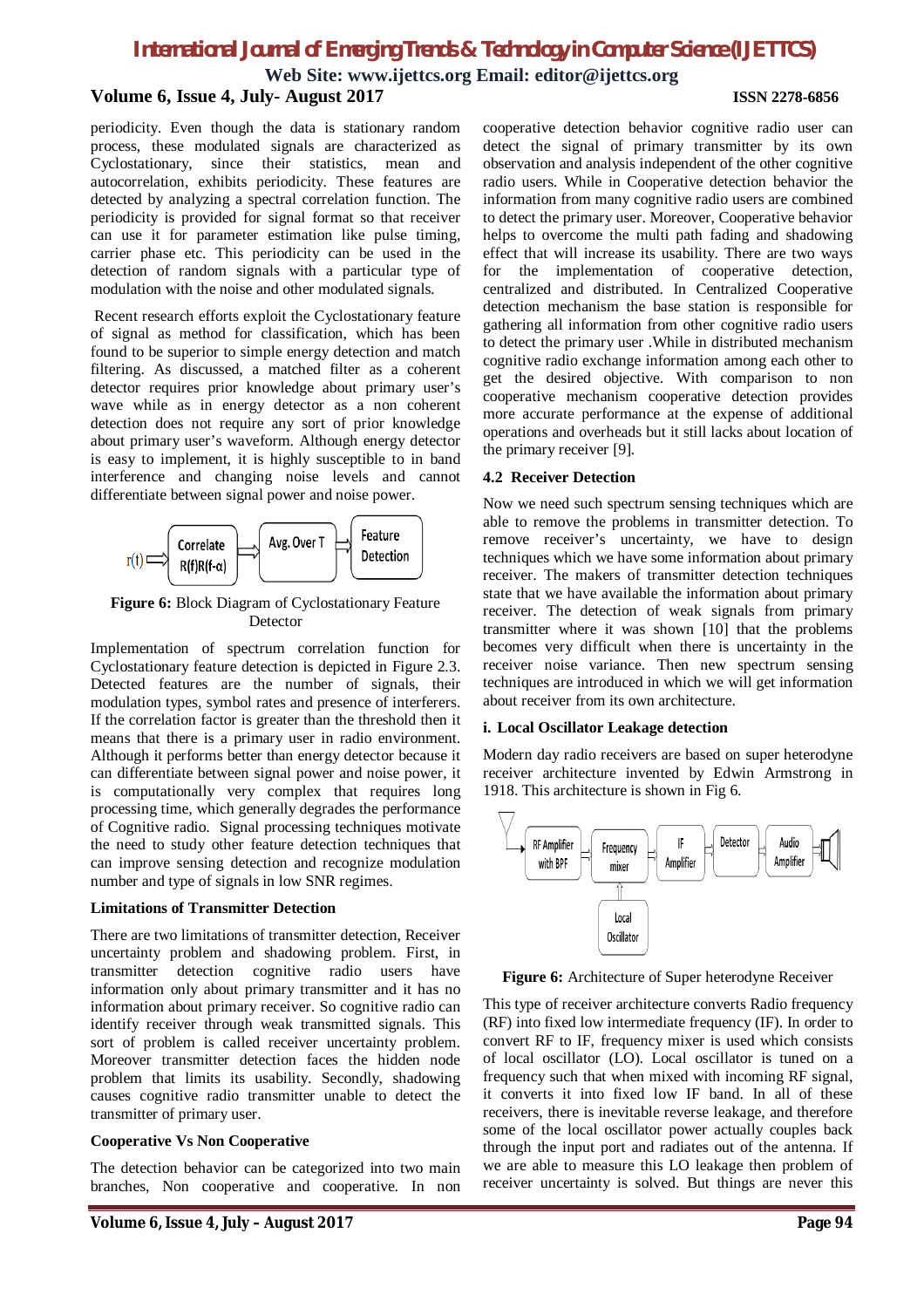**Web Site: www.ijettcs.org Email: editor@ijettcs.org**

# **Volume 6, Issue 4, July- August 2017 ISSN 2278-6856**

simple. In the past decade, some improvements have been made to the receiver's architecture, resulting in reduced LO leakage power.

Detecting this leakage power directly with a CR would be impractical for two reasons. First, it would be difficult for the receive circuitry of the CR to detect the LO leakage over larger distances. In they calculate and prove that at a distance of 20m, it would take on order of seconds to detect the LO leakage with a high probability. In section 1 we see that we need sensing time in milliseconds in worst cases. The second reason that it would be impractical to detect the LO leakage directly is that LO leakage power is very variable and depends on the receiver model and year. Currently this method is only feasible in the detection of the TV receivers.

#### **ii. Sensor Nodes for Receiver Detection**

This is proposed to build tiny, low cost sensor nodes that would be mounted close to the primary receivers. The node would first detect the LO leakage to determine to which channel the receiver was tuned. It would then relay this information to the CR through a separate control channel using a fixed power level. Working of this is shown in Figure 7.



**Figure 7:** Sensor Nodes Notifying Cognitive Radio

#### **4.3 Interference Temperature Management**

Interference is typically regulated in a transmitter centric way. Interference can be controlled at the transmitter through radiated power, out-of-band emissions, location of individual transmitters and frequencies used by specific type of radio operations. There interference management techniques served well in the past but do not take into account the interference from the receiver point of view, as most of interferences occur at the receiver. Moreover, the dramatic increase in the overall demand for spectrum based services, rapid technical advancements in radio systems; in particular the introduction of new robust modulation techniques demands a new technique that focuses on actual RF environment and interaction between transmitter and receiver. This demand moves us towards new interference management technique known as Interference Temperature Management. We can define interference temperature as measure of the RF power generated by undesired (CR) emitters plus noise that is present in the receiver system per unit of bandwidth. The emissions from undesired (CR) transmitters could include out of band emission from transmitters operating on adjacent frequencies as well as from transmitters operating on the same frequency as a desired transmitter. In principle, the interference temperature measurements would be taken at various

receiver locations and these measurements would be combined to estimate real time condition of RF environment. The interface temperature model shown below explains the signal of a radio designed to operate in a range at which the received power approaches the level of the noise floor. As additional interfering signals appear, the noise floor increases at various points within the service area, as indicated by the peaks above the original noise floor. This model manages the interference at the receiver through the interference temperature limit, which is represented by the amount of new interference that the receiver can tolerate.

### **5. IMPLEMENTATION**

Energy detector measures the energy received from primary user during the observation interval. If energy is less then certain threshold value then it declares it as spectrum hole. Let y(t) is the received signal which we have to pass from energy detector.

#### **Algorithm:**

**Step 1**: initialize the carrier frequencies  $F_{Cn} = \{1000, 2000, \dots\}$ 3000, … , N} and let the user message/data signal frequency  $F_{Sn} = \{ 1000, 2000, 3000, \ldots, N \}$  $F_{Cn} = \{F_{C1}, F_{C2}, F_{C3}, \ldots, F_{Cn}\}, F_{Sn} = \{F_{S1}, F_{S2}, F_{S3}, \ldots, F_{Sn}\}\$ and Where  $n=1, 2, 3, \ldots$ .

**Step 2:** Determining the every user's base band data Signal (x) is as given

$$
X_n = cos(2*\pi*1000* t)
$$

Once user 1's data arrive, it is modulated at the first carrier  $F_{C1}$ , similarly as the  $2<sup>nd</sup>$  user's data arrives, it is modulated at the  $2<sup>nd</sup>$  carrier F<sub>C2</sub>, so on till N<sup>th</sup> user is assigned the F<sub>Cn</sub> band. If any user's data is not present his frequency band remains empty which is called a Spectral Hole.

**Step 3:** Analyze and assign the spectral hole to Secondary user (SU) and this can be done as given,

 $in_p = input$  ('\nDo you want to enter first primary user Y/N: ','s');

$$
if(in\_p == 'Y' | in\_p == 'y')
$$

 $Yn = \text{ammod}(x, F_{Cn}, F_{Sn})$ ; where  $n=1,2,3,...N$ 

end

Once all the assignment is complete we add all the signals to create a carrier signal which will be analyzed for empty slots as the channel.

$$
Y_n=y_1\hskip-3pt+y_2\hskip-3pt+y_3\hskip-3pt+\hskip-3pt\ldots\hskip-3pt+y_N;
$$

**Step 4:** Now estimate Power Spectral Density (PSD) by using periodogram function in MATLAB and the values are stored in an array  $P_{xx}$ .

 $P_{xx}$  = periodogram(Y<sub>n</sub>);

*Step 5:* The power spectral density (PSD) is intended for continuous spectra. The integral of the PSD over a given frequency band computes the average power in the signal over that frequency band. This value is then stored in a dspdata object and then plotted.

 $Hpsd = dspdata.p_{sd}(P_{xx});$ plot(Hpsd);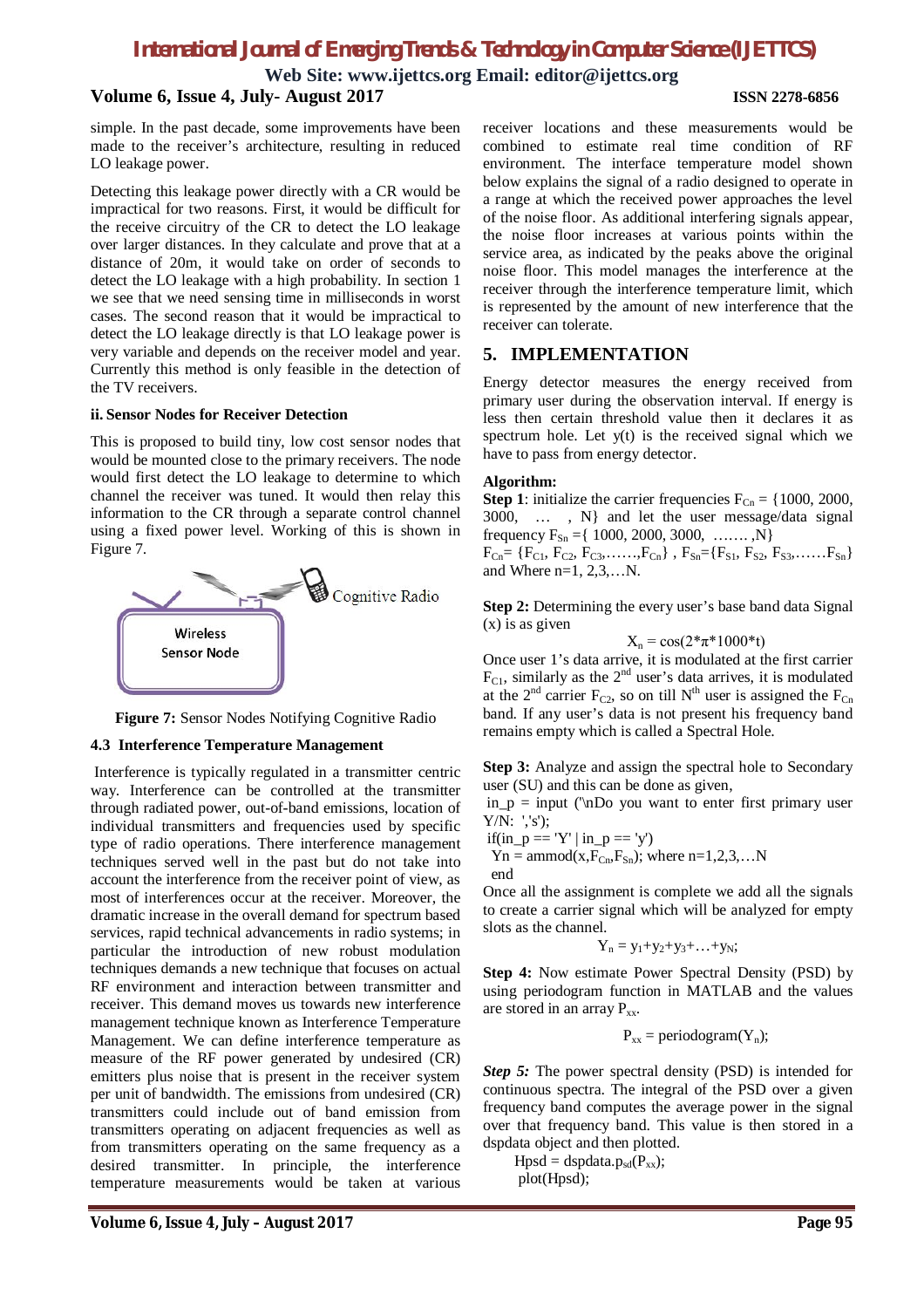**Web Site: www.ijettcs.org Email: editor@ijettcs.org**

# **Volume 6, Issue 4, July- August 2017 ISSN 2278-6856**

Step 6: Now one frequency component takes almost 20 points in MATLAB. So for each frequency there points are summed and get the result.

**Step 7:** On experimental basis when results at low and high SNR are compared then threshold  $\lambda$  is set to be 5000.

**Step 8:** Finally the output of the integrator, Y is compared with a threshold value  $\lambda$  to decide whether primary user is present or not.

We assume that energy detection is applied at each CR user. The energy detector consists of a square law device followed by a finite time integrator. The output of the integrator at any time is the energy of the input to the squaring device over the interval *T*. The noise pre-filter serves to limit the noise bandwidth; the noise at the input to the squaring device has a band-limited and flat spectral density.

#### **5.1 Result and Discussion**

All simulation was done on MATLAB version R2011a under AWGN channel. We use receiver characteristics (ROC) analysis for the signal detection theory to study the performance of the energy detector. ROC has been widely used in the signal detection theory due to the fact that it is an ideal technique to quantify the tradeoff between the probability of detection (Pd) and the probability of false alarm (Pfa).

Figure 8 shows that ROC of spectrum sensing for different SNR under AWGN channel. The simulation was carried out for the analysis of detection probability under different number of SNR. Where Pfa=0.01 and time bandwidth factor  $u=100$  were taken for this simulation. SNR was taken 0dB to 25dB and figure 8 shows that performance of detection varies based on SNR. It also shows that with the increasing of the SNR (from 0dB to 25dB) the detection also increased and detection probability was almost zero before 15dB. The detection probability increased after the 15dB and significantly increased after 20dB and finally we get detection probability 1 when SNR is 25dB.



**Figure 8**: ROC of spectrum sensing for different SNR



**Figure 9:** ROC for different SNR and time bandwidth factor under AWGN

Figure 9 shows that ROC of spectrum sensing for different SNR and time bandwidth factor under AWGN channel. Receiver operating characteristic (ROC) curves are drawn for several time-bandwidth products. From fig.8, we saw that probability of detection is best for the signal to noise ratio from SNR=22dB to 24dB and detection is 1 for 25dB. For this again SNR from 0dB to 25dB is used for fig. 9 Where  $Pfa=0.01$  and time bandwidth factor  $u$  is changed to 100, 500, 1000 and 2000. By changing *u*, it shows that probability of detection is decreases when *u* increases.

- $\bullet$  It shows that when  $u=100$ , SNR from 17dB to 20dB is approximately good. When SNR is 21dB to 25dB, then detection probability is 1.
- $\bullet$  In the case of  $u=500$ , then SNR from 20dB to 22dB is approximately good. When SNR is 23dB to 25dB, then detection probability is 1.
- $\bullet$  In the case of  $u=1000$ , then SNR from 21dB to 24dB is approximately good and when SNR is 25dB, then probability of detection is 1.
- Again in the case of  $u=2000$  and SNR  $=25dB$ , the detection probability is almost good. So when the time bandwidth factor is increasing, the probability of detection is decreasing. It also shows that SNR=25dB is approximately good.





We can observe that probability of false alarm decreases as probability of detection increases . At Pd =  $0.1$ , P<sub>f</sub> =  $1.07$  so indirectly P<sub>d</sub>∝  $\frac{1}{n!}$  $\frac{1}{pf}$ .